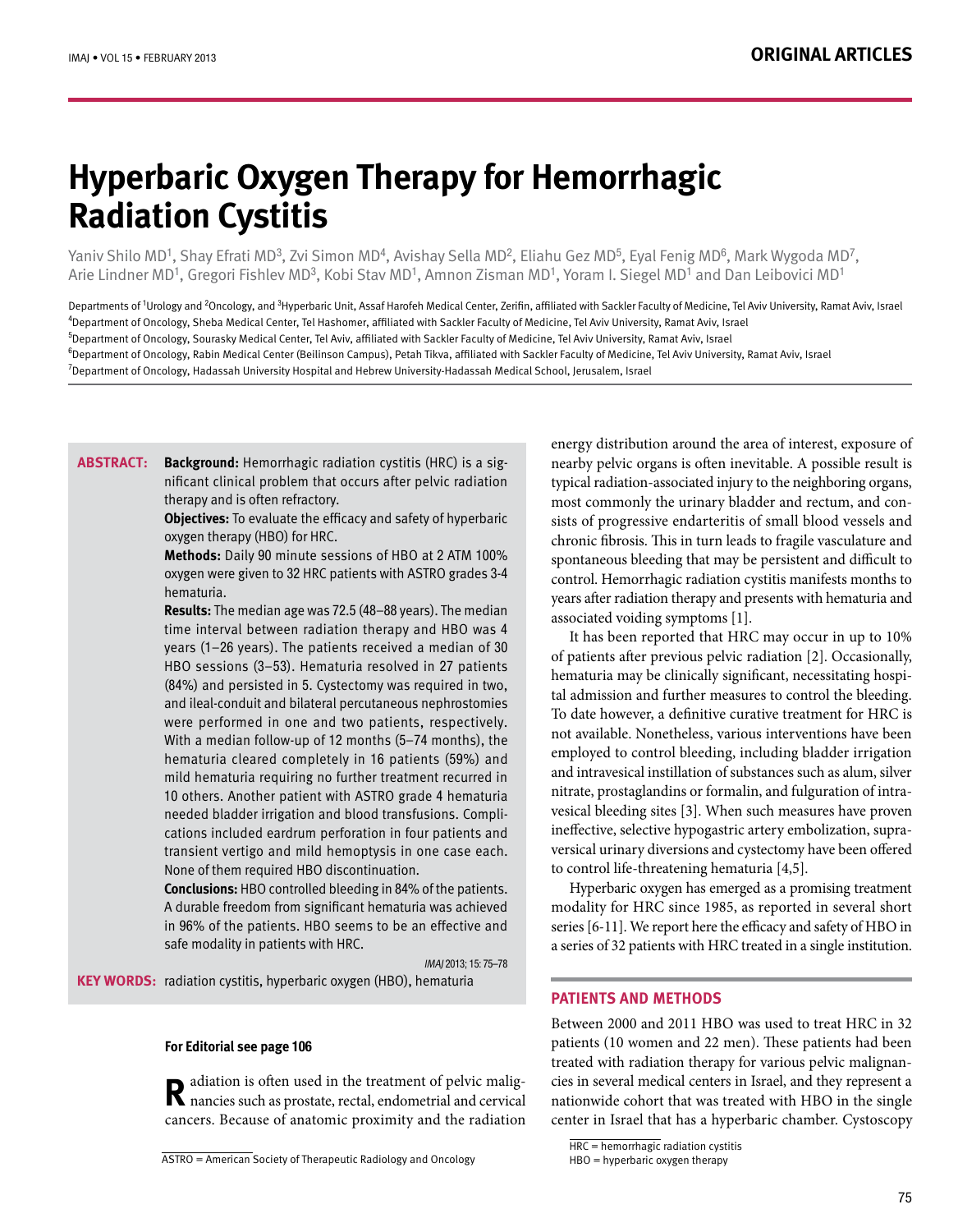and upper tract pyelographic imaging were performed in all patients to rule out other etiologies for hematuria. According to the American Society of Therapeutic Radiology and Oncology (ASTRO) classification of HRC, grade 4 and grade 3 hematuria were found in  $17$  and  $15$  patients, respectively  $[12]$ .

Prior to the HBO treatment the patients were examined by an otolaryngologist and underwent a chest X-ray in order to prevent hyperbaric injury. The treatment consisted of multiple sessions of 100% oxygen delivery in a hyperbaric chamber at 2 ATM pressure for 90 minutes. Treatment was given daily for 5 days a week aiming for a total of 30 sessions.

Patients` charts were reviewed and data were collected on demographics, previous pelvic cancer history, radiation turia, time to HBO treatment, and prior treatments. We also therapy dosage and date, time to the first episode of hemanoted the number of blood transfusions given prior to the HBO treatment, the number of HBO treatments and the number of HBO treatments until the hematuria resolved. The time to the next episode of hematuria was measured and the rate of freedom from hematuria following HBO therapy was calculated using the Kaplan-Meyer plot.

Descriptive statistics were applied. The Institutional review board approved the study, and due to its retrospective nature a waiver was given for signed informed consents.

#### **Results**

tion dose for prostate cancer was available in 17 of 21 patients Patients' characteristics are summarized in Table 1. The radiaand its median was 72 Gy (range  $66-81$  Gy). The median radiation dose in eight others with pelvic malignancies other than prostate cancer was 45 Gy; five women also underwent metrial carcinoma and one with vaginal carcinoma. brachytherapy – two with cervical carcinoma, two with endo-

#### **Table 1.** Patients' characteristics

| Median age (yrs, range)                                                                                                      | 72 (48-88)                    |
|------------------------------------------------------------------------------------------------------------------------------|-------------------------------|
| Gender<br>Males<br><b>Females</b>                                                                                            | 22<br>10                      |
| Malignancy (n)<br>Prostate carcinoma<br>Rectal carcinoma<br>Endometrial carcinoma<br>Cervical carcinoma<br>Vaginal carcinoma | 21<br>1<br>$\frac{5}{4}$<br>1 |
| Median time interval between radiation therapy<br>and HBO treatment (yrs)                                                    | $4(1-26)$                     |
| Median number of HBO sessions (range)                                                                                        | $30(3 - 53)$                  |
| Outcome at the end of treatment (n)<br>Free of hematuria<br>Refractory hematuria                                             | 27<br>5                       |
| Late hematuria (n)                                                                                                           | 11                            |
| Median number of HBO treatments before hematuria resolved                                                                    | 14                            |



Hematuria resolved in 27 patients (84%) and persisted turia necessitating a prolonged hospital stay with multiple in 5 others [Figure 1]. Two of the latter had severe hemablood transfusions. These patients underwent cystectomy. Supravesical urinary diversion in the form of ileal conduit and percutaneous nephrostomies were necessary in one and two patients, respectively. In all five patients the hematuria resolved. Of the 32 patients 15 (47%) required multiple blood transfusions before or during HBO treatment.

With a median follow-up of 12 months (range 5–74 months), 16 patients (59%) remained free of further episodes of visible hematuria, while in 10 patients (37%) mild hematuria recurred requiring no further treatment. In one patient ASTRO grade 4 hematuria developed 5 months after HBO treatment, and blood transfusions and bladder irrigations were necessary. Thus, with a median follow-up of 12 months the likelihood of freedom from recurrent severe hematuria was 96%. Complications included spontaneous eardrum perforation in four patients and mild hemoptysis and vertigo in one patient each.

### **Discussion**

sented with significant hematuria (grade 3 or higher), HBO ing HBO for HRC. We show that in these patients, who pre-This is the third largest published series of patients undergowas effective in clearing the hematuria in 27 (84%). Although 11 of them experienced recurrent hematuria later on, this tions. Treatment failure was noted in 5 patients  $(16%)$ , none was mild in 10 of the 11 and required no further intervenof whom required either cystectomy or urinary diversion to control life-threatening bleeding. The toxicity of HBO was mild and self-limited.

Although the natural course of HRC may be variable, allowing for spontaneous resolution of the hematuria in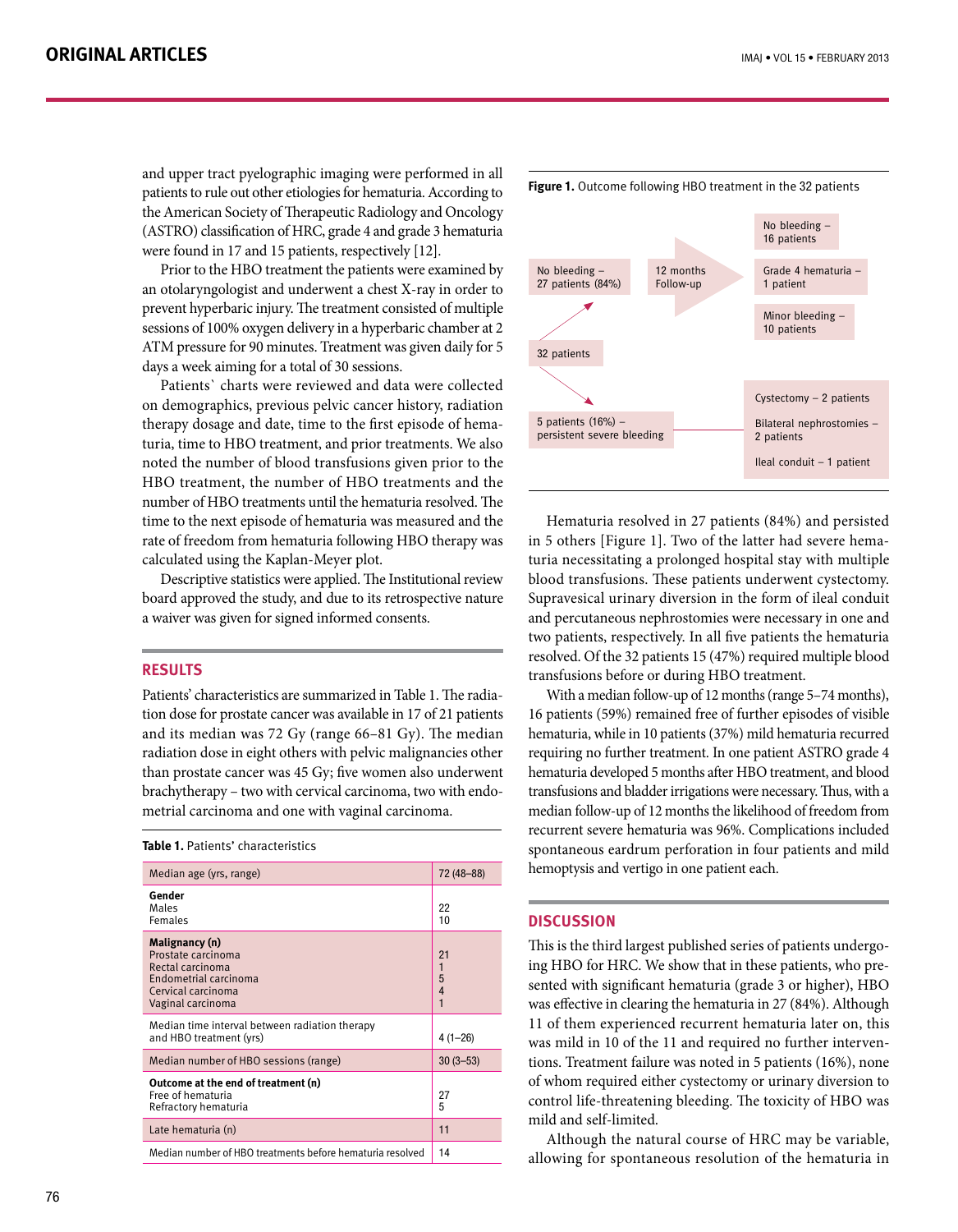some cases, ours was a challenging group of patients in whom blood transfusions were necessary, other modalities to stop bleeding had been attempted, and radical surgery or urine diversion was needed in some of the patients. Nonetheless, HBO proved effective in achieving durable bleeding control ing the high efficacy and low toxicity associated with HBO; in this group. The importance of our study lies in confirmin addition, we have provided data on the durability of the response to therapy and the median number of HBO sessions needed for hematuria clearance. Our data confirm previous reports of a 60-100% efficacy with durable response and low toxicity  $[6-11,13-15]$ . Despite the promising results of HBO, life-threatening hematuria may persist in some patients. Cystectomy or urinary diversion may be necessary to control the bleeding in such cases.

The pathophysiology of late radiation toxicity stems from the injury to the submucosal layer. Injury to blood vessels sels are associated with less effective oxygen delivery to the ends in progressive endarteritis. Such pathological blood vestissues, resulting in the development of hypoxic, hypocellular and hypovascular tissue [16]. Hyperbaric oxygen treatment is rotizing fasciitis, problematic wounds, chronic osteomyelitis soning, decompression sickness, arterial gas embolism, necgiven for various indications such as carbon monoxide poiand radiation-induced tissue injury  $[17-19]$ . The concept of hyperbaric treatment is to improve tissue oxygenation, thereby enhancing healing [3]. HBO treatment ameliorates hypoxia and tissue perfusion by enhancing neovascularization. This, in turn, may stimulate tissue repair and prevent infection.

Despite the fact that the earliest reports on HBO therapy for HRC date back to the mid-1980s, HBO has mainly been reported in short case series. Our data parallel previous reports showing a 62-90% rate of efficacy in controlling hematuria and overall limited side effects [6-11,13-15]. While no direct onstrate the superiority of HBO over other treatment options, head-to-head comparative studies were undertaken to demit is important to consider the efficacy of HBO as compared to other treatment modalities. Previous studies on substance instillations for HRC have demonstrated a modest efficacy and possible toxicity. Arrizabalaga et al. [20] reported that 66% of the HRC patients treated with alum instillations achieved control of hematuria. Aluminum-induced toxicity has been observed, particularly in patients with renal failure [21]. Instillations of corticosteroid or prostaglandin solution resulted in a moderate response as well [22]. Intravesical ter control hematuria in 89% of the HRC cases. However, this administration of formalin solution has been shown to betoption is far more toxic and usually requires general anesthesia [23]. Bilateral hypogastric artery embolization has also been attempted to control hematuria, but with limited efficacy [5]. Considering the high efficacy, durability and limited toxicity experienced with HBO, as reflected in the literature and in the

current report, it seems reasonable that this should be the first line of therapy for HRC.

A possible concern related to HBO treatment is the fear nant cells and rekindle cancer. Feldmeier et al. [24] reviewed that improved tissue oxygenation may boost residual maligthis issue and concluded that there is no evidence for either ment. In fact, malignant tumors that thrive under hypoxic malignant or metastatic cell enhancement under HBO treattasize  $[24]$ . Another study on that question investigated the conditions seem to be more aggressive and tend to metaseffect of HBO on LNCaP cells and did not find any proliferative effect of HBO [25].

The limitations of our study are related to the retrospective nature of its design, preventing an accurate measurement of the effect of HBO on the rate of bleeding, and the relatively short follow-up period.

#### **Conclusions**

Hyperbaric oxygen therapy provides durable, effective and safe control for significant hematuria associated with HRC.

#### **Acknowledgments**

We thank Mr. Yair Bachor who assisted in the data collection.

#### **Corresponding** author

**Dr. D. Leibovici** Dept. of Urology, Assaf Harofeh Medical Center, Zerifin 70300, Israel Phone: (972-8) 977-9409 Fax: (972-8) 977-9402  $email: dr.d. leibovici@gmail.com$ 

#### **References**

- 1. Lawton CA, Won M, Pilepich MV, et al. Long-term treatment sequelae following external beam irradiation for adenocarcinoma of the prostate: analysis of RTOG studies 7506 and 7706. Int J Radiat Oncol Biol Phys 1991; 21: 935-9.
- 2. Levenback C, Eifel PJ, Burke TW, Morris M, Gershenson DM. Hemorrhagic cystitis following radiotherapy for stage Ib cancer of the cervix. Gynecol Oncol 1994; 55: 206-10.
- 3. Denton AS, Clarke NW, Maher EJ. Non-surgical interventions for late radiation cystitis in patients who have received radical radiotherapy to the pelvis. Cochrane Database Syst Rev 2002; (3): CD001773
- 4. Fergany AF, Moussa AS, Gill IS. Laparoscopic cystoprostatectomy for radiation-induced hemorrhagic cystitis. J Endourol 2009; 23: 275-8.
- 5. Rodríguez-Patrón Rodríguez R, Sanz Mayayo E, Gómez García I, et al. Hypogastric artery embolization as a palliative treatment for bleeding secondary to intractable bladder or prostate disease. Arch Esp Urol 2003; 56: 111-18.
- 6. Corman JM, McClure D, Pritchett R, Kozlowski P, Hampson NB. Treatment of radiation induced hemorrhagic cystitis with hyperbaric oxygen. J Urol 2003; 169: 2200-2.
- 7. Bevers RF, Bakker DJ, Kurth KH. Hyperbaric oxygen treatment for haemorrhagic radiation cystitis. Lancet 1995; 346: 803-5.
- 8. Lee HC, Liu CS, Chiao C, Lin SN. Hyperbaric oxygen therapy in hemorrhagic radiation cystitis: a report of 20 cases. Undersea Hyperb Med 1994; 21: 321-7.
- 9. Yoshida T, Kawashima A, Ujike T, Uemura M, Nishimura K, Miyoshi S. Hyperbaric oxygen therapy for radiation-induced hemorrhagic cystitis. Int J Urol 2008; 15: 639-41.
- 10. Rijkmans BG, Bakker DJ, Dabhoiwala NF, Kurth KH. Successful treatment of